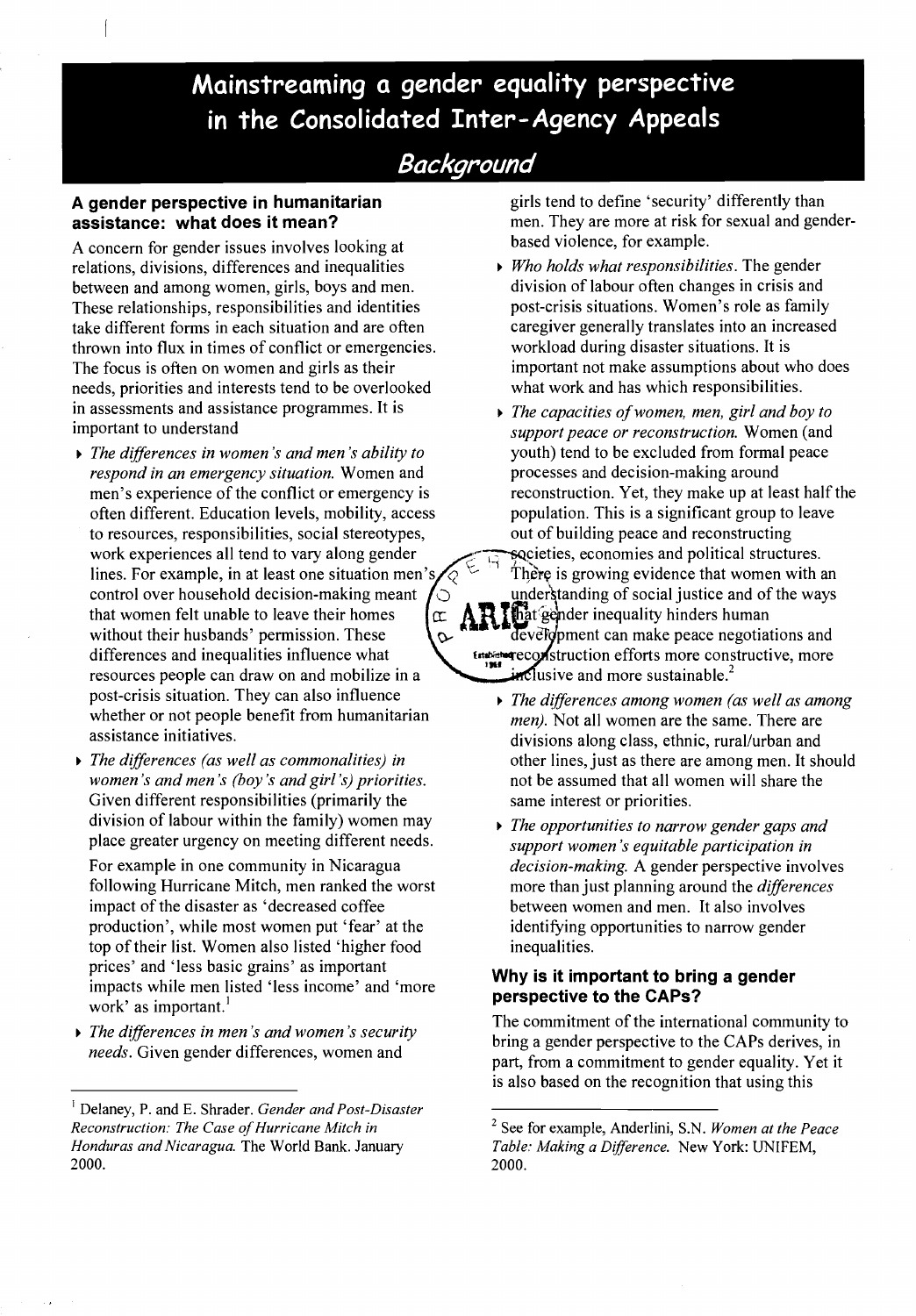perspective will contribute to more effective humanitarian assistance. In particular it can support:

- <sup>~</sup>*A more accurate understanding of the situation.*  Understanding that 'people' or 'IDPs' have different needs or priorities based on gender differences and inequalities is part of good analysis. It can ensure that groups are not neglected and that all needs and vulnerabilities are taken into account (and met).
- <sup>~</sup>*The design of more appropriate responses.*  Understanding that potential participants or beneficiaries face different obstacles when participating in programmes (can mobilize different resources, have different responsibilities) can facilitate the development of more effective programming. In other words, it can ensure that needs are met.
- <sup>~</sup>*The highlighting of opportunities and resources.*  Women are more than a vulnerable group. They are an important resource in establishing peace and rebuilding societies. They cannot play these roles if their basic security needs are unmet, if decision-makers ignore them and if they fail to receive support.

The bottom line is that when implemented in an effective fashion, a gender perspective can help save lives: it can assist in the profiling and understanding of vulnerable groups, it assist agencies provide (and channel) resources to those most in need, and it can assist in the mobilization of a significant proportion of the population which is often under-estimated.

#### **Myths about gender mainstreaming in humanitarian assistance**

Despite years of discussion there are still misconceptions about exactly what 'gender main streaming' entails. Here are some of the most common 'myths' and the reality.

o *Myth:* Inserting one section on women fulfills the mandate to mainstream a gender perspective.

*Reality:* Mainstreaming a gender perspective involves changing how situations are analyzed. A brief profile of how and why women's needs are different from those of men's should be the starting point of the analysis, not the end. These basic insights should influence the understanding of the context and raise issues to be explored in each project component.

o *Myth:* "We have a women's project and therefore we have mainstreamed gender."

*Reality:* A gender mainstreaming strategy involves bringing a gender analysis to all initiatives, not just developing one minor, isolated subcomponent or project.

o *Myth:* "We've mainstreamed gender therefore we can't have specific initiatives targeting women."

*Reality:* A mainstreaming strategy does not preclude specific initiatives that are either targeted at women or at narrowing gender inequalities. In fact, concrete investments are generally required to protect women's rights, provide capacity building to women's NGOs, work with men on gender issues, etc. Many of these types of initiatives can best be funded through a separate initiative rather than as a subcomponent in a larger project.

o *Myth:* "We're here to save lives, not ask whether or not someone is a woman or man before we provide assistance or to give priority to women over men."

*Reality:* Using a gender perspective involves incorporating an understanding of how being male or female in a specific situation contributes to vulnerability and defines capacities. It is not a screening process to exclude those who need assistance from receiving support. There may be times when given their different priorities and needs, women and men will best be served through the provision of different resources. Furthermore, it may be necessary to make additional investments to ensure that women's voices are heard (given inequalities in societies). But a gender mainstreaming strategy does not call for mechanistic 'favouring' of women over men.

□ *Myth*: "All this talk of gender, but what they really mean is women."

*Reality*: It is true that a lot of the work on gender in humanitarian assistance focuses on girls and women. That is primarily because it is women's needs and interests that tend to be neglected by the international community. However, it is important that the analysis and discussion look at both sides of the gender equation. More research and attention is needed to understand how men's roles, strategies, responsibilities and options are shaped by gender expectations during times of conflict and emergencies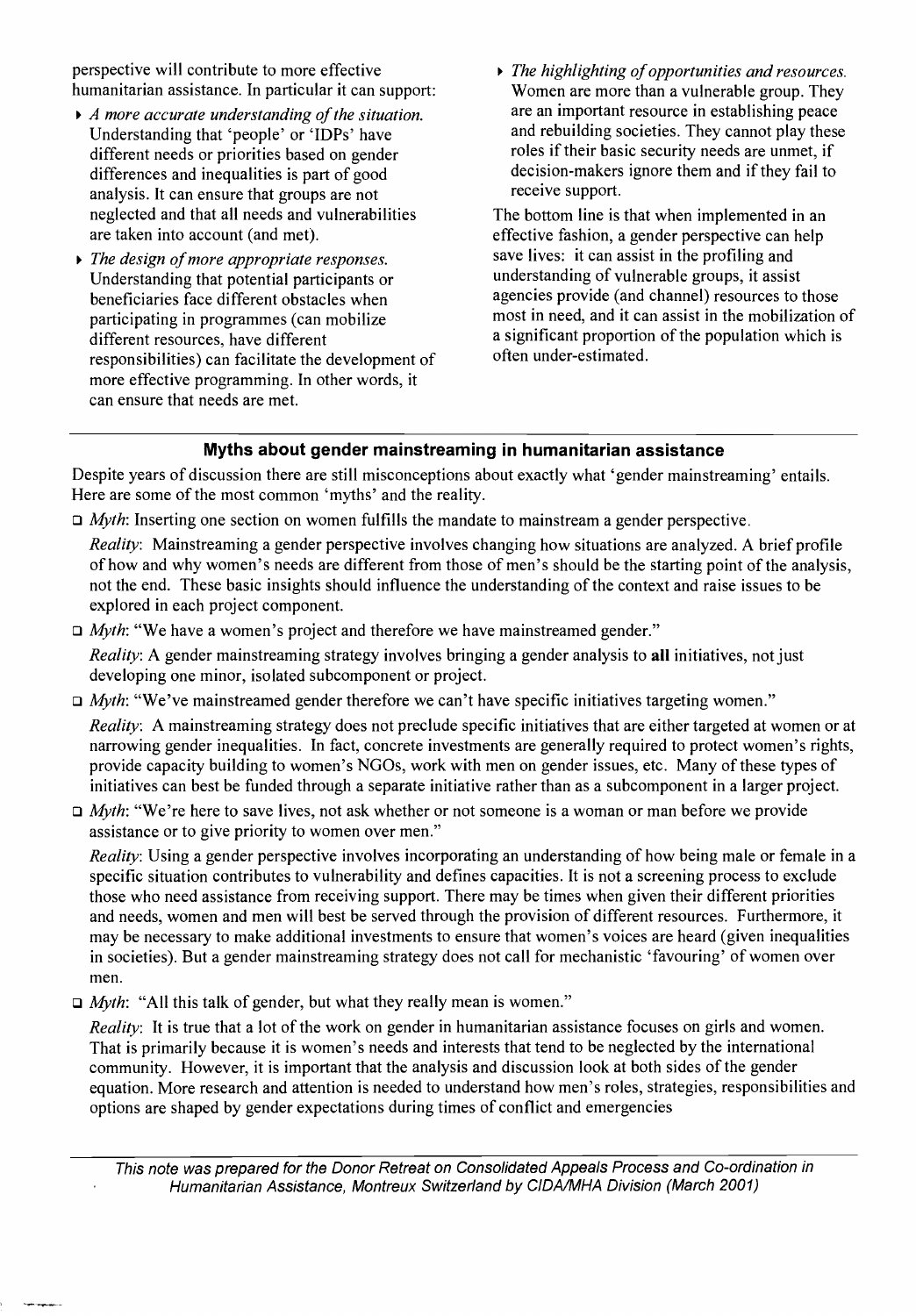## **Mainstreaming a gender equality perspective in the Consolidated Inter-Agency Appeals**  *What to look for*

Donor organizations are faced with numerous demands and issues when reviewing a CAP. This section provides some **initial** guidance on what to look for in a CAP to help determine the extent to which a gender perspective has been taken into account in both the analysis of the situation and design of initiatives. There are numerous issues, which could be explored, but this table provides a starting point for discussion.

1

A gender perspective goes beyond the identification of women and girls as vulnerable groups. Systematic mainstreaming calls for the attention to gender issues throughout all analysis, programming sectors

and reporting. It calls on agencies to ensure that women and men benefit equitably from initiatives, new resources and international investments. It also looks for opportunities to narrow gaps and gender inequalities.

The authors of the CAP documents make choices about what information to include. It is possible that even if an issue is not discussed in the CAP, there may be attention to these dimensions on the ground. However, the CAP document itself is the primary vehicle that donors have to assess agency performance and therefore it is appropriate to request adequate attention to these issues in the CAP itself.

| <b>Issue/Sector</b>                                                       | What to look for (examples only)                                                                                                                                                                         |
|---------------------------------------------------------------------------|----------------------------------------------------------------------------------------------------------------------------------------------------------------------------------------------------------|
| In general                                                                | $\sqrt{ }$ Is there disaggregation of affected populations/beneficiaries by sex and age?                                                                                                                 |
|                                                                           | $\sqrt{ }$ Is there any evidence that key issues outlined in a section on 'women and war' have<br>influenced the selection of priorities or programme design?                                            |
|                                                                           | $\sqrt{ }$ If 'gender' is a designated theme, is there a clear indication of what strategies will be<br>used or what results relating to gender inequalities or differences are expected?                |
|                                                                           | $\sqrt{ }$ Has there been any coordination of agencies on gender issues?                                                                                                                                 |
|                                                                           | $\sqrt{ }$ Has there been any training of staff or efforts to build capacity in this area?                                                                                                               |
|                                                                           | $\sqrt{ }$ Have any lessons been documented from previous years relating to specific gender<br>issues and strategies?                                                                                    |
|                                                                           | Do the gender elements in the CAP only consist of specific, targeted initiatives or<br>N.<br>has a gender perspective also been used throughout major initiatives?                                       |
| Issues of<br>specific concern<br>from a gender<br>equality<br>perspective | $\sqrt{ }$ Have both women and men been consulted (to the extent possible) on priorities,<br>needs and capabilities?                                                                                     |
|                                                                           | $\sqrt{ }$ Has there been attention to the systematic reporting of and appropriate responses<br>to gender-violence and sexual exploitation?                                                              |
|                                                                           | $\sqrt{ }$ What specific steps have been taken to overcome the barriers that prevent women<br>from playing a meaningful role in decision-making?                                                         |
|                                                                           | $\sqrt{ }$ Has there been specific support to women's organizations and to the involvement of<br>women's in peace negotiations, peace processes and reconstruction?                                      |
|                                                                           | $\sqrt{ }$ Where there is work with national institutions (such as the Ministry of Agriculture), is<br>there a component to strengthen the capacities of these institutions to work on<br>gender issues? |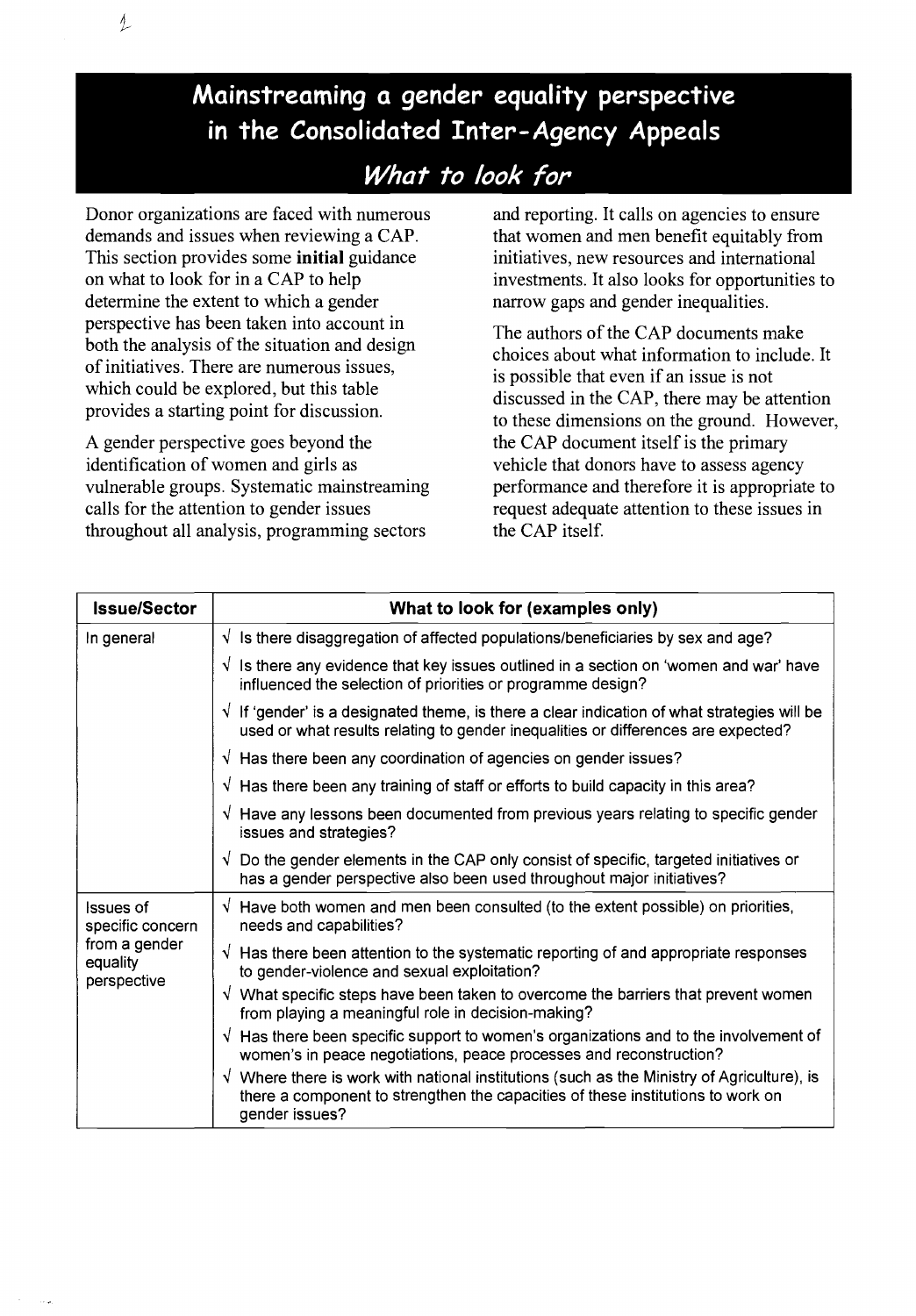| <b>Issue/Sector</b>                              | What to look for (examples only)                                                                                                                                                                               |
|--------------------------------------------------|----------------------------------------------------------------------------------------------------------------------------------------------------------------------------------------------------------------|
| Identification of<br>vulnerable<br>groups        | $\sqrt{ }$ Is there recognition that all vulnerable groups are usually made of men, women,<br>boys and girls and that their vulnerabilities may be influenced by gender?                                       |
|                                                  | $\sqrt{ }$ Are women listed as a vulnerable group without attention to how women's<br>vulnerabilities are also influenced by whether or not they are displaced, head a<br>household, under the age of 15, etc. |
| Food and<br>agriculture                          | $\sqrt{ }$ Have men and women been consulted in the design and distribution of food aid?                                                                                                                       |
|                                                  | $\sqrt{ }$ Has there been a recognition of the roles of women in caring for families and<br>dependents?                                                                                                        |
|                                                  | $\sqrt{ }$ Have women's roles in agriculture been identified and supported?                                                                                                                                    |
| Health                                           | $\sqrt{ }$ is there recognition of women's and men's roles and needs relating to reproductive<br>health care?                                                                                                  |
|                                                  | $\sqrt{ }$ Are the resources allocated to meet agency guidelines on reproductive health (for<br>example, as outlined in the inter-agency field manual)? Have staff received training<br>in use of the manual?  |
|                                                  | $\sqrt{ }$ Are the health priorities of women who are not mothers taken into consideration?                                                                                                                    |
|                                                  | $\sqrt{ }$ Has there been attention to the psychosocial well-being of women and men?<br>$\sqrt{ }$ Do HIV/AIDs programmes recognize and respond to women's and men's needs and<br>situations?                  |
| Water and<br>sanitation                          | $\sqrt{ }$ Are water and sanitation programmes based on an understanding of the roles,<br>responsibilities and needs of women and girls in ensuring domestic water supplies?                                   |
|                                                  | $\sqrt{ }$ Women are often hold the primary responsibility for water collection and use – have<br>they been involved in setting priorities and making decisions about water supply<br>programmes.              |
|                                                  | $\sqrt{ }$ One prerequisite for successful sanitation programmes in 'ordinary circumstances is<br>women's involvement'. Has this 'lesson learned' been applied?                                                |
| Education                                        | $\sqrt{ }$ Do education programmes reach girls as well as boys?                                                                                                                                                |
|                                                  | $\sqrt{ }$ Has attention been paid to the different obstacles face by girls and boys in attending<br>schools?                                                                                                  |
|                                                  | $\sqrt{ }$ Are both women and men mobilized as teachers?                                                                                                                                                       |
|                                                  | Do adult education/vocational training programmes target both women and men?                                                                                                                                   |
| Protection of<br>human rights<br>and rule of law | $\sqrt{ }$ Is there explicit recognition of women's rights has human rights? Do human rights<br>programmes explicitly target women's rights?                                                                   |
|                                                  | $\sqrt{ }$ Do human rights workers have experience in dealing with abuses of women's<br>rights?                                                                                                                |
|                                                  | $\sqrt{ }$ Is there capacity building for both women's organizations and human rights<br>organizations on women's rights?                                                                                      |
| Economic<br>recovery and<br>reconstruction       | $\sqrt{ }$ Do mainstream economic reconstruction programmes provide opportunities for<br>women as well as men? Are there strategies to minimize obstacles to their<br>participation?                           |
|                                                  | $\sqrt{ }$ Are there opportunities for women to learn skills in non-traditional fields?                                                                                                                        |
| Children/Child<br>protection                     | $\sqrt{ }$ Is there recognition of the different needs and resources of girls and boys?                                                                                                                        |

This note was prepared for the Donor Retreat on Consolidated Appeals Process and Co-ordination in Humanitarian Assistance, Montreux Switzerland by CIDAIMHA Division (March 2001)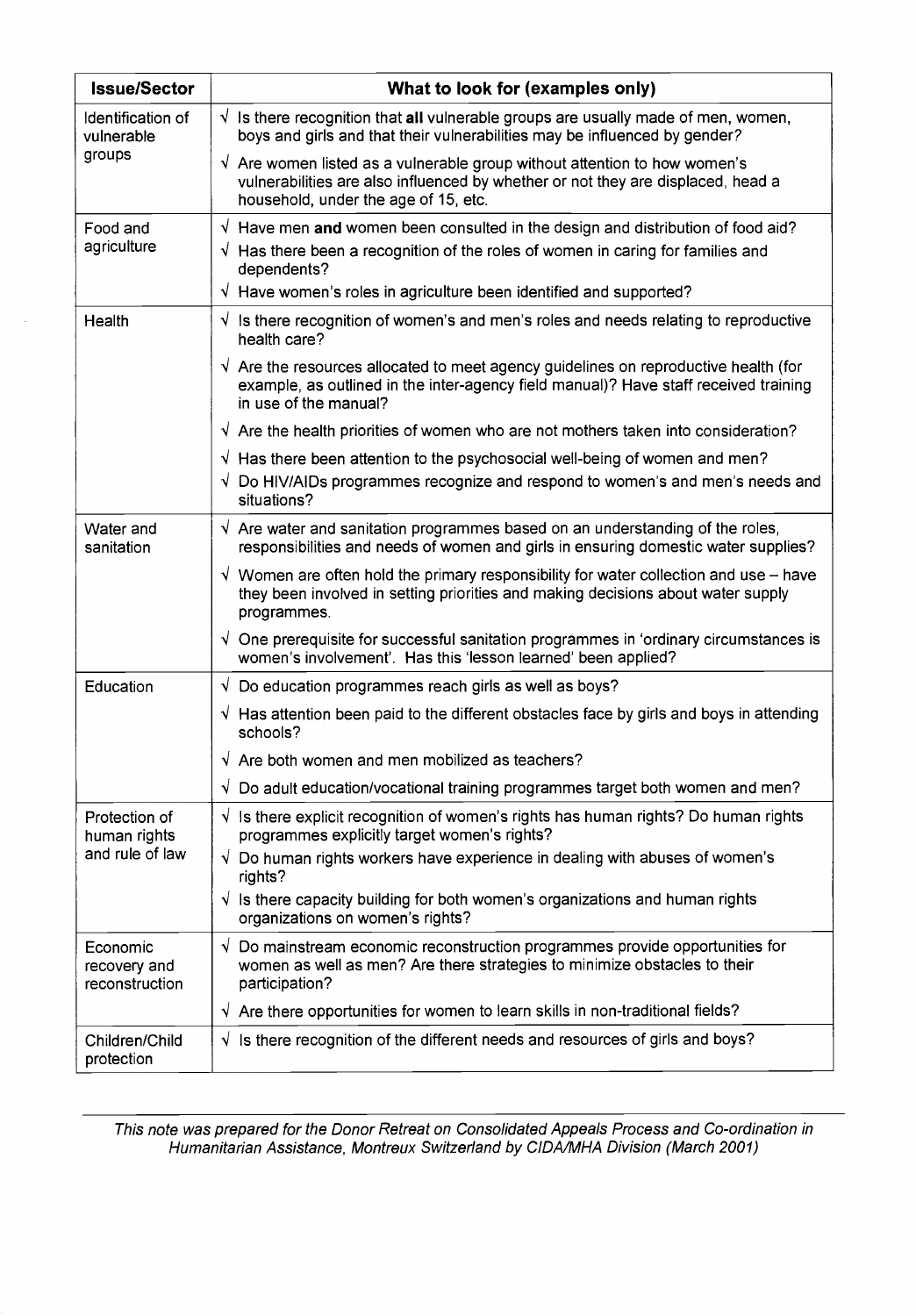### **Mainstreaming a gender equality perspective in the Consolidated Inter-Agency Appeals**

*Mandates, Policies and International Agreements* 

#### o **Security Council Resolution 1325 (Women, Peace and Security) October 2000**

Among other steps, this resolution calls for the recognition of the special needs of women and girls during repatriation and resettlement and for rehabilitation, reintegration and post-conflict reconstruction.

Available at: http://www. un.org/events/res 1325e.pdf

#### o **Outcomes Document- Beijing +5 (New York, 2000)**

Actions to be taken at the international level... by the United Nations system and international and regional organizations:

Para 86 (a) Assist Governments, upon request, in developing gender-sensitive strategies for the delivery of assistance and, where appropriate, responses to humanitarian crises resulting from armed conflict and natural disasters.

Full text available at: http://www.un.org/womenwatch/daw/follo wup/as2310revl.pdf

#### o **IASC Policy Mainstreaming gender in the humanitarian response to emergencies. IASC Meeting April 1999**

The IASC commits itself to ensuring that its member organizations take the following actions

a) Formulate specific strategies for ensuring that gender issues are brought into the mainstream of activities within the IASC areas of responsibility. Priority areas are: assessment and strategic planning for humanitarian crisis; the consolidated appeals process; principled

approach to emergencies; and participation of women in the planning, designing and monitoring of all aspects of emergency programs.

b) Ensure data disaggregated by sex and age and include a gender perspective in analysis of information. Produce gendersensitive operational studies, best practices, guidelines and checklists for programming, as well as the establishment of instruments and mechanisms for monitoring and evaluation, such as gender·impact methodologies, in order to incorporate gender analysis techniques in institutional tools and procedures;

c) Develop capacity for systematic gender mainstreaming in programmes, policies, actions, and training;

d) Ensure reporting and accountability mechanisms for activities and results in gender mainstreaming within the UN and partners, such as incentives, performance evaluations, MOUs, budget allocation analysis and actions for redressing staff imbalance.

Full text of the Policy is available at: http://www.reliefweb.int/iasc/Documents/ wg36

#### o **ECOSOC's 1998 Humanitarian Affairs segment**

The agreed conclusions requested the Emergency Relief Coordinator to "ensure that a gender perspective is fully integrated into humanitarian activities and policies." (E/1998/L.15 of 16 July 1998)

#### o **ECOSOC Agreed Conclusion on Gender Mainstreaming**